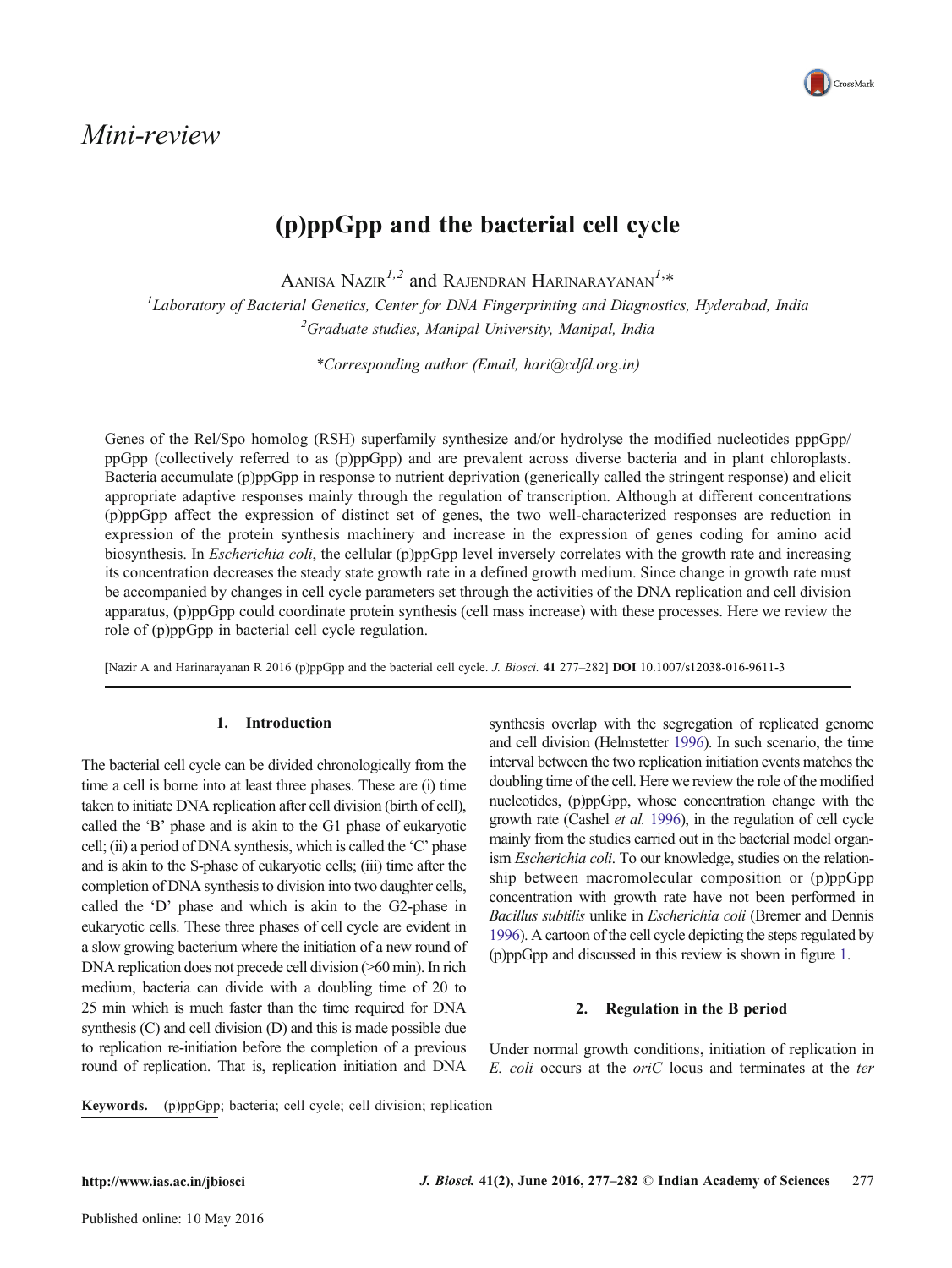<span id="page-1-0"></span>

Figure 1. Cartoon of the bacterial cell cycle depicting (p)ppGpp-mediated regulation. Under slow growth conditions the bacterial cell cycle can be divided into at least three distinct stages: B refers to the period between cell division (birth of new cell) to initiation of chromosome replication; C refers to the period required for chromosome replication; and D refers to the period between completion of replication and the completion of cell division. The nature of (p)ppGpp-mediated regulation is depicted and these could be direct or indirect, see text for details. The arrow indicates positive regulation and the line ending with a 'T', negative regulation.

locus. DnaA protein is essential for the process of replication initiation at oriC (Messer and Weigel [1996](#page-4-0)). Overproduction of DnaA stimulates replication initiation so that the number of origins and the DNA content per unit mass increases (Atlung et al. [1987;](#page-3-0) Xu and Bremer [1988](#page-5-0)) and the cell mass at which initiation takes place decreases (Lobner-Olesen et al. [1989\)](#page-4-0). In E. coli, but not in Bacillus subtilis, the cellgrowth-dependent accumulation of DnaA-ATP to critical levels determines the timing of initiation (Hill et al. [2012](#page-4-0)). Although the level of DnaA-ATP protein is important, a recent study indicates it is not the only factor limiting initiation of replication in E. coli (Flatten et al. [2015\)](#page-4-0). Transcription of dnaA operon is diminished following amino acid starvation and in the mutants with elevated basal (p)ppGpp levels. The growth-rate-regulated dnaA p2 promoter is the target of inhibition and proposed to be responsible for its growth rate regulation (Chiaramello and Zyskind [1989](#page-3-0), [1990;](#page-3-0) Hernandez and Bremer [1990](#page-4-0)). It remains to be studied if the effect of (p)ppGpp is direct or indirect. Transcription by RNA polymerase (RNAP) is required at an early stage of initiation of replication in vivo (Lark [1972](#page-4-0)). Transcripts entering the oriC locus were, respectively,

decreased or increased by conditions that increase or decrease (p)ppGpp (Rokeach and Zyskind [1986](#page-4-0)). Transcription from the oriC proximal Pgid and PmioC promoters are required for the replication of *oriC* plasmids, and in vitro, transcription from these promoters is inhibited by (p)ppGpp (Ogawa and Okazaki [1991](#page-4-0)). In E. coli, the frequency of replication initiation is linked to the cell mass such that the initiation takes place at every copy of  $oriC$  at each successive doubling of a fixed unit mass (or volume) (Donachie [1968](#page-3-0); Helmstetter and Leonard [1987;](#page-4-0) Bremer and Dennis [1996\)](#page-3-0). Results suggestive of a role for (p)ppGpp in the regulation of initiation mass are, (i) following successive amino acid starvation, cells 30% smaller than unstarved newborn cells could still initiate replication while cell division was delayed (Grossman and Ron [1989\)](#page-4-0); (ii) replication initiates at lower mass in cells lacking (p)ppGpp under fast growth conditions (Hernandez and Bremer [1993](#page-4-0)) and at higher cell mass in slow growth conditions (Wold et al. [1994](#page-5-0)). The stringent response blocks DNA replication outside the ori region in B. subtilis and at the origin in E. coli (Levine et al. [1991;](#page-4-0) Schreiber et al. [1995\)](#page-5-0). E. coli cells subjected to the stringent response arrest with integer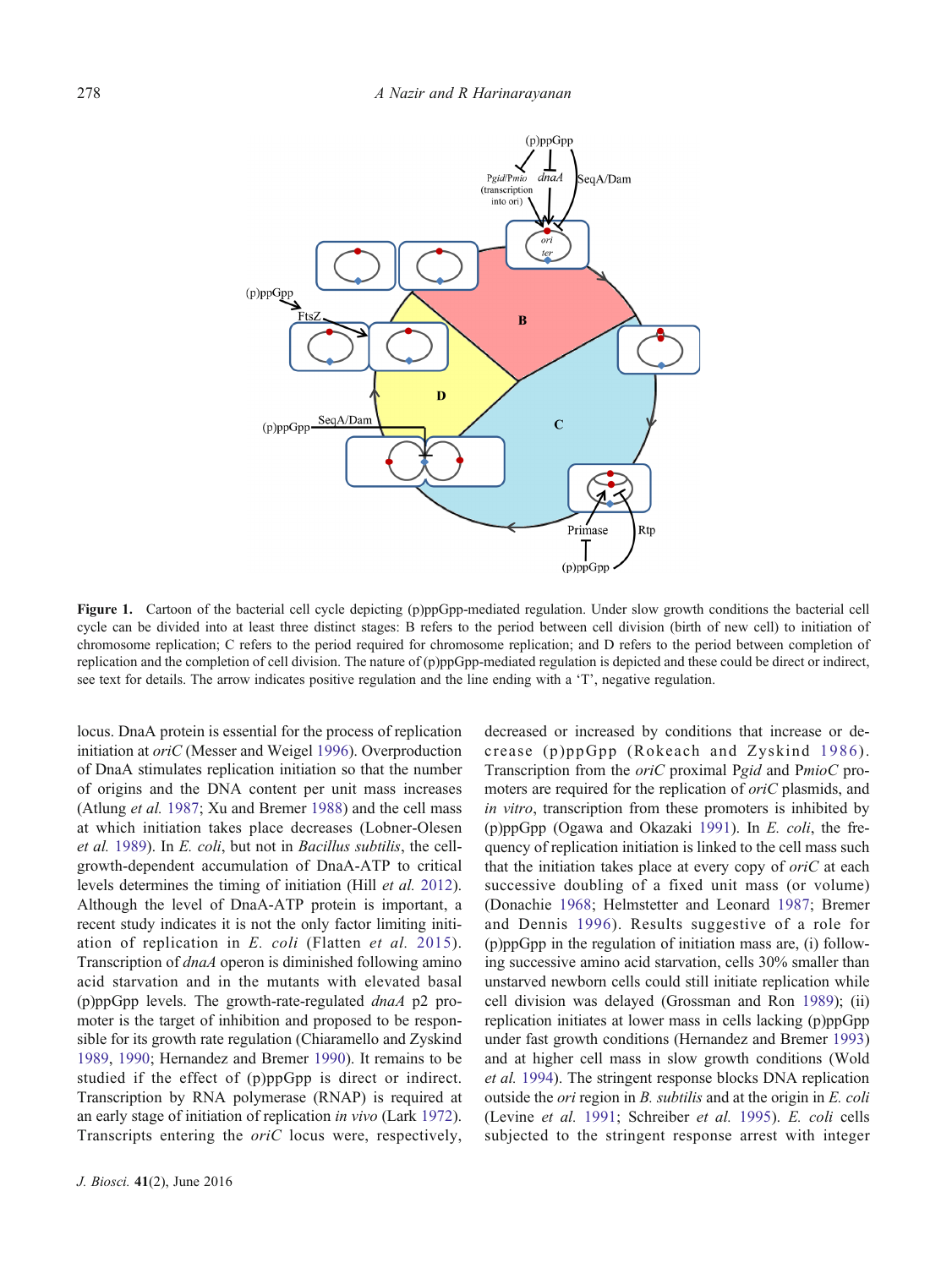number of chromosomes, indicating arrest of DNA replication initiation (Ferullo and Lovett [2008](#page-4-0); Ferullo et al. [2009](#page-4-0)).

# 3. Regulation in the C period

Replication termination protein (Rtp)-mediated arrest approximately 100–200 kbp to the left and right of oriC was noted in B. subtilis following the stringent response (Levine et al. [1995](#page-4-0); Autret et al. [1999](#page-3-0)). However, Rtp-independent arrest is also observed past this site and throughout the chromosome following amino acid starvation (Wang et al. [2007](#page-5-0)); the replication forks were non-disruptively arrested and likely from the direct inhibition of primase activity by (p)ppGpp. Like the  $B$ . *subtilis* primase, activity of  $E$ . *coli* primase is inhibited by (p)ppGpp in vitro (Maciag et al.  $2010$ ); unlike in *B. subtilis*, inhibition by ppGpp is stronger than by pppGpp. Only modest inhibition of replication elongation following stringent response is observed in E. coli, the effect is exacerbated in the gppA mutant that increases the pppGpp to ppGpp ratio, however, the magnitude of the effect is less than that observed in B. subtilis (Denapoli et al. [2013](#page-3-0)). The low concentration of GTP during stringent response in B. subtilis is due to direct and potent inhibition of its biosynthesis by (p)ppGpp and could be a factor contributing to the more severe inhibition (Lopez et al. [1981;](#page-4-0) Kriel et al. [2012](#page-4-0)). An increase in the (p)ppGpp to ppGpp ratio after stringent response is seen in a hypomorphic *obgE* mutant and is associated with replication defect (Persky et al. [2009](#page-4-0)). The modest effect on replication reported in E. coli is consistent with the integer number of chromosomes observed after stringent response (Ferullo and Lovett [2008](#page-4-0)); a similar study has not been conducted in B. subtilis.

#### 4. Regulation in the D period

The study by Ferullo and Lovett ([2008\)](#page-4-0) indicates stringent response inhibits chromosome segregation in addition to replication initiation. Depletion of ObgE, a ribosome associated GTPase that binds (p)ppGpp, similarly inhibits segregation (Foti et al. [2007\)](#page-4-0). Following the stringent response, frequency of marker near  $oriC$  is same as that near ter, suggesting completion of ongoing replication and the absence of initiation. However, when chromosome segregation was studied by fluorescence microscopy using *parS* sequence and GFP-ParB, the number of foci at ter region was half of that noted for the *ori* region, indicating prolonged cohesion of the DNA at the ter region following the completion of replication. During recovery from the stringent response, in cells with multiple nucleoids, segregation occurred first at the mid-cell and later at the quarter positions. The authors suggest the prolonged cohesion at the termini could be a means to enforce sequential segregation by restraining segregation of recent sister chromosomes until all others have segregated (Ferullo and Lovett [2008](#page-4-0)). Stringent arrest of chromosome replication is not observed in the dam or seqA background, and is partially restored in genetic backgrounds that specifically prevent SeqA action at the oriC or mimic SeqA action at the oriC (in absence of SeqA). The authors propose that the DNA methylation and SeqA binding to the non-origin loci is necessary to enforce a full stringent arrest, affecting both the initiation of replication and the chromosome segregation (Ferullo and Lovett [2008](#page-4-0)).

Characterization of the  $ppGpp<sup>0</sup>$  strain showed it to filament upon nutritional down shift, suggesting a role for (p)ppGpp in the process of cell division (Xiao et al. [1991](#page-5-0)). Insights of its role in cell division came from the studies carried out in the D'Ari lab to understand the function of PBP2 (penicillin binding protein 2), which is a murein synthase encoded by pbpA and required for the lateral elongation of murein (peptidoglycan). When PBP2 is inactivated using the β-lactam antibiotic mecillinam, cells become spherical, growth ceases and the cells die. It was found that the cell death resulted from the inability of the cells to divide, and the elevated levels of the division proteins FtsQ, FtsA and FtsZ rescued the growth (Vinella et al. [1993\)](#page-5-0). RelA mediated elevation of (p)ppGpp by the partial inactivation of aminoacyl-tRNA synthetase that mimics amino acid starvation also restored growth (Vinella et al. [1992](#page-5-0)). Using the truncated RelA peptide fragment that constitutively produces (p)ppGpp, it was shown that the elevation of (p)ppGpp was sufficient to rescue growth. Mecillinam resistance could be obtained in the slow growth conditions where (p)ppGpp levels are high (Joseleau-Petit et al. [1994](#page-4-0)) and in the relA mutant strains due to increased SpoT-mediated (p)ppGpp synthesis following iron deprivation (Vinella *et al.* [2005](#page-5-0)). Together the results indicate that a threshold level of (p)ppGpp is required to confer mecillinam resistance. Since increase in expression of the *ftsQAZ* operon or increase in the (p)ppGpp levels permit coccal growth, it was speculated that the latter positively regulates the expression of the cell division genes. Studies have failed to provide convincing evidence for the regulation of these genes by (p)ppGpp either at the level of transcription or FtsZ protein content (Navarro et al. [1998](#page-4-0)).

Evidence for positive regulation of cell division by (p)ppGpp also came from studying the genetic suppressors that show RelA-dependent rescue of the heat-sensitive cell division defect of the ftsZ84 allele in low salt medium (Powell and Court [1998\)](#page-4-0). Constitutive (p)ppGpp synthesis was sufficient for restoring growth and was associated with 3- to 4-fold increase in FtsZ84 levels, although activation of transcription from the isolated pQ or pZ promoters was not observed. In the ftsZ84 mutant lacking (p)ppGpp, i.e. in the ΔrelA ΔspoT (ppGpp<sup>0</sup> ) genetic background, rpoD\*

J. Biosci. 41(2), June 2016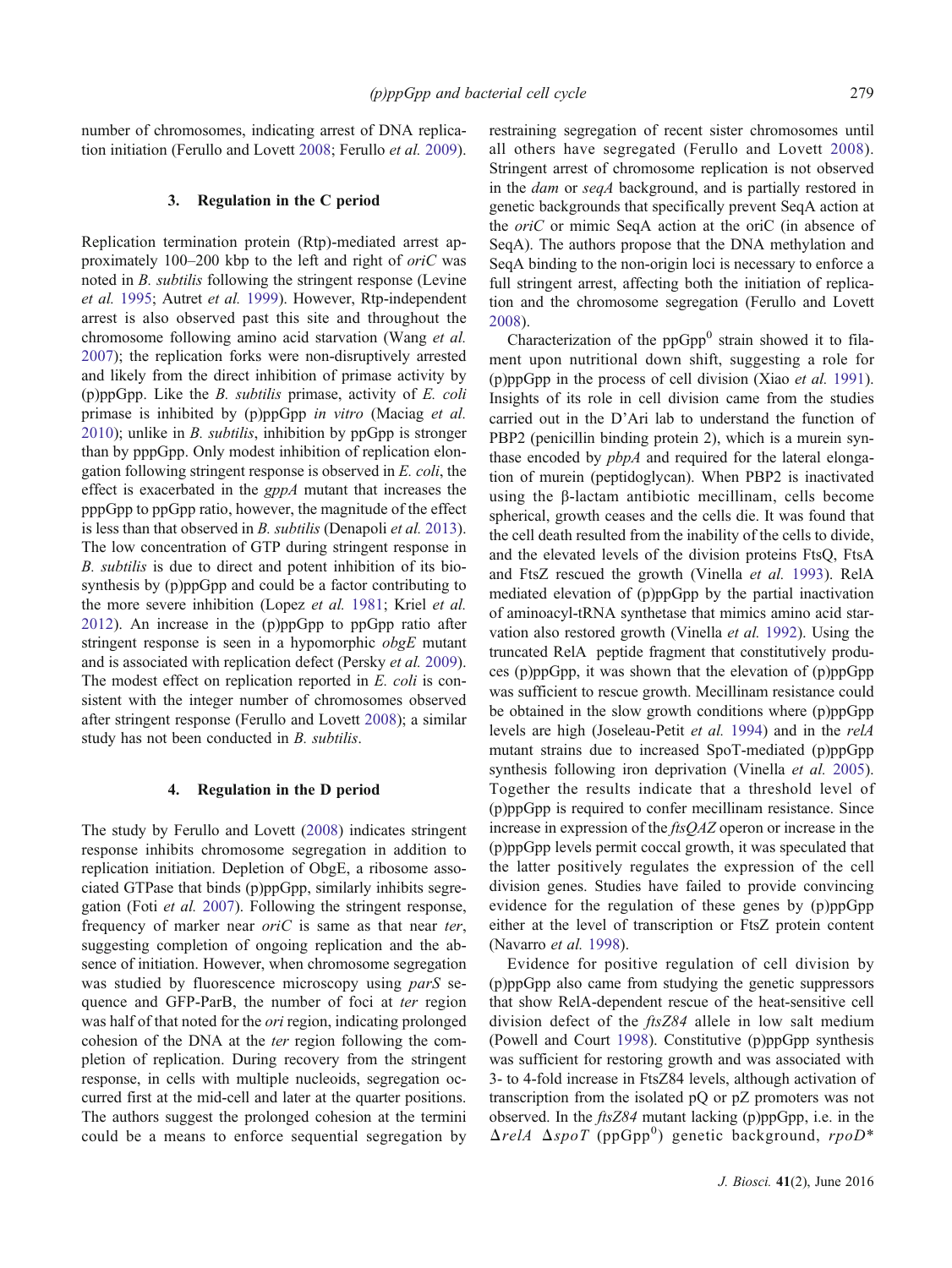<span id="page-3-0"></span>mutations that convert RNAP into a form that behaves as though it has been modified by (p)ppGpp conferred RpoSindependent suppression. Since RNAP is a well studied target of (p)ppGpp (Reddy et al. [1995](#page-4-0); Cashel et al. 1996; Chatterji et al. 1998; Mechold et al. [2013](#page-4-0); Ross et al. [2013](#page-4-0); Zuo et al. [2013\)](#page-5-0), models were proposed by which (p)ppGpp could directly or indirectly regulate the transcription of the ftsQAZ operon in the native chromosomal context. Compared to the wild type or the relA mutant, the size of ppGpp0 cells are significantly longer and the FtsZ content normalized to cell mass is reduced, indicating positive regulation of FtsZ by basal (p)ppGpp under normal growth conditions. Consistent with the lowered FtsZ content, cell septation in the  $ppGpp<sup>0</sup>$  cells becomes extremely vulnerable to SulA-mediated inhibition as seen following the deletion of lon (Nazir and Harinarayanan [2015](#page-4-0)). It seems, in the physiological context, functions regulated by basal (p)ppGpp are masked by the existence of redundant regulation and synthetic lethal screens could be used to identify such functions, as exemplified by an earlier study (Harinarayanan et al. [2008](#page-4-0)).

Negative correlation is observed between cell size and (p)ppGpp levels, slow growing cells and those entering stationary phase in rich media are smaller in size and have higher (p)ppGpp concentration (Schaechter et al. [1958](#page-5-0); Cashel et al. 1996). One report documented an increase in FtsZ levels associated with decrease in growth rate (Aldea et al. 1990) consistent with a positive regulatory role for (p)ppGpp in FtsZ expression. However, another study found FtsZ levels to remain unchanged with respect to growth rate in B. subtilis and E. coli (Weart and Levin [2003\)](#page-5-0) and evidence for a nutrient-dependent inhibitor of FtsZ ring formation under fast growth conditions has been presented in E. coli and B. subtilis (Weart et al. [2007;](#page-5-0) Chien et al. 2012; Hill et al. [2013\)](#page-4-0).

# 5. Concluding remark

It is well established that a change in the steady state growth rate follows from the changes in the parameters associated with the different periods of the cell cycle. (p)ppGpp concentration varies inversely with the growth rate (Lazzarini et al. [1971](#page-4-0); Friesen et al. [1975](#page-4-0); Sokawa et al. [1975;](#page-5-0) Potrykus et al. [2011\)](#page-4-0) and changing the basal (p)ppGpp concentration inversely affects growth rate in defined growth medium (Sarubbi et al. [1988\)](#page-4-0). The latter finding suggests an active role for (p)ppGpp in cell cycle regulation. This is further evident from the studies reviewed here that show changing cellular (p)ppGpp levels affect different aspects of the cell cycle. Since the protein synthesis machinery is regulated by (p)ppGpp (Cashel *et al.* 1996), it is well suited to co-ordinate cell cycle to the rate of protein synthesis and thereby to the cell mass. As (p)ppGpp shows concentration dependent effects, studying cell cycle following incremental changes in (p)ppGpp levels could reveal new regulatory aspects of this molecule.

#### Acknowledgements

RH thanks the Department of Biotechnology, India, for funding research activities in the laboratory through the Center of Excellence for Microbial Biology grant. Support from CDFD core funds is acknowledged. AN is a recipient of CSIR fellowship.

# References

- Aldea M, Garrido T, Pla J and Vicente M 1990 Division genes in Escherichia coli are expressed coordinately to cell septum requirements by gearbox promoters. EMBO J. 9 3787–3794
- Atlung T, Lobner-Olesen A and Hansen FG 1987 Overproduction of DnaA protein stimulates initiation of chromosome and minichromosome replication in Escherichia coli. Mol. Gen. Genet. 206 51–59
- Autret S, Levine A, Vannier F, Fujita Y and Seror SJ 1999 The replication checkpoint control in Bacillus subtilis: identification of a novel RTP-binding sequence essential for the replication fork arrest after induction of the stringent response. Mol. Microbiol. 31 1665–1679
- Bremer H and Dennis PP 1996 Modulation of chemical composition and other parameters of the cell by growth rate; in Escherichia coli and Salmonella: cellular and molecular biology 2nd ed. (eds) FC Neidhardt, JL Ingraham, ECC Lin, KB Low, B Magasanik, WS Reznikoff, M Riley, M Schaechter and HE Umbarger (Washington, DC: ASM Press) pp 1553–1569
- Cashel M, Gentry D, Hernandez VJ and Vinella D 1996 The stringent response; in Escherichia coli and Salmonella: cellular and molecular biology 2nd ed. (eds) FC Neidhardt, JL Ingraham, ECC Lin, KB Low, B Magasanik, WS Reznikoff, M Riley, M Schaechter and HE Umbarger (Washington, DC: ASM Press) pp 1458–1496
- Chatterji D, Fujita N and Ishihama A 1998 The mediator for stringent control, ppGpp, binds to the beta-subunit of Escherichia coli RNA polymerase. Genes Cells 3 279–287
- Chiaramello AE and Zyskind JW 1989 Expression of Escherichia coli dnaA and mioC genes as a function of growth rate. J. Bacteriol. 171 4272–4280
- Chiaramello AE and Zyskind JW 1990 Coupling of DNA replication to growth rate in Escherichia coli: a possible role for guanosine tetraphosphate. J. Bacteriol. 172 2013–2019
- Chien AC, Hill NS and Levin PA 2012 Cell size control in bacteria. Curr. Biol. 22 R340–R349
- Denapoli J, Tehranchi AK and Wang JD 2013 Dose-dependent reduction of replication elongation rate by (p)ppGpp in *Escher*ichia coli and Bacillus subtilis. Mol. Microbiol. 88 93–104
- Donachie WD 1968 Relationship between cell size and time of initiation of DNA replication. Nature 219 1077–1079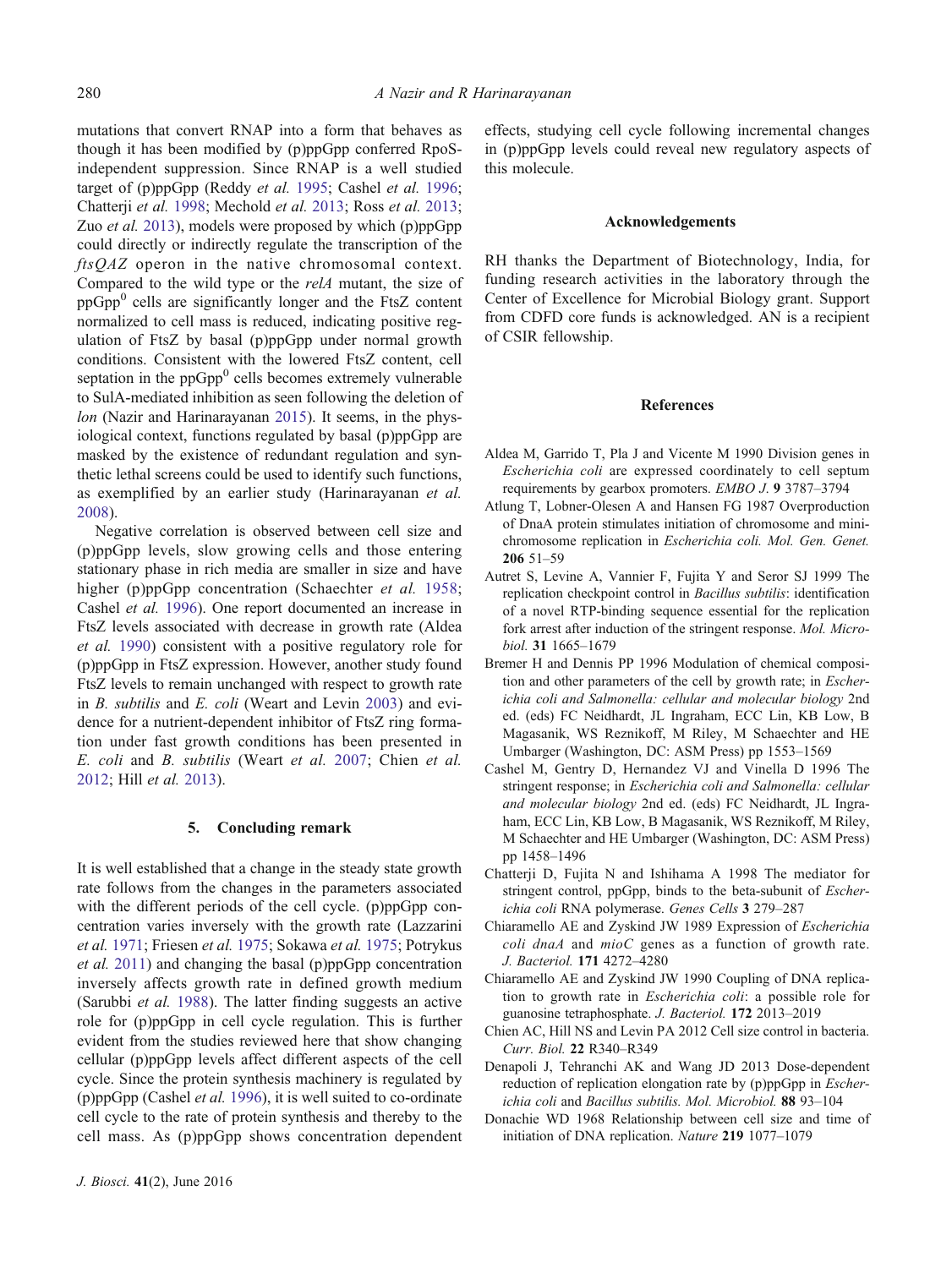- <span id="page-4-0"></span>Ferullo DJ and Lovett ST 2008 The stringent response and cell cycle arrest in Escherichia coli. PLoS Genet. 4 e1000300
- Ferullo DJ, Cooper DL, Moore HR and Lovett ST 2009 Cell cycle synchronization of Escherichia coli using the stringent response, with fluorescence labeling assays for DNA content and replication. Methods 48 8-13
- Flatten I, Fossum-Raunehaug S, Taipale R, Martinsen S and Skarstad K 2015 The DnaA protein is not the limiting factor for initiation of replication in Escherichia coli. PLoS Genet. 11 e1005276
- Foti JJ, Persky NS, Ferullo DJ and Lovett ST 2007 Chromosome segregation control by Escherichia coli ObgE GTPase. Mol. Microbiol. 65 569–581
- Friesen JD, Fiil NP and von Meyenburg K 1975 Synthesis and turnover of basal level guanosine tetraphosphate in Escherichia coli. J. Biol. Chem. 250 304–309
- Grossman N and Ron EZ 1989 Apparent minimal size required for cell division in Escherichia coli. J. Bacteriol. 171 80–82
- Harinarayanan R, Murphy H and Cashel M 2008 Synthetic growth phenotypes of Escherichia coli lacking ppGpp and transketolase A (tktA) are due to ppGpp-mediated transcriptional regulation of tktB. Mol. Microbiol. 69 882–894
- Helmstetter CE 1996 Initiation of chromosome replication; in Escherichia coli and Salmonella: cellular and molecular biology 2nd ed. (eds) FC Neidhardt, JL Ingraham, ECC Lin, KB Low, B Magasanik, WS Reznikoff, M Riley, M Schaechter and HE Umbarger (Washington, DC: ASM Press) pp 1627–1639
- Helmstetter CE and Leonard AC 1987 Coordinate initiation of chromosome and minichromosome replication in Escherichia coli. J. Bacteriol. 169 3489–3494
- Hernandez VJ and Bremer H 1990 Guanosine tetraphosphate (ppGpp) dependence of the growth rate control of *rrnB* P1 promoter activity in Escherichia coli. J. Biol. Chem. 265 11605–11614
- Hernandez VJ and Bremer H 1993 Characterization of RNA and DNA synthesis in Escherichia coli strains devoid of ppGpp. J. Biol. Chem. 268 10851–10862
- Hill NS, Kadoya R, Chattoraj DK and Levin PA 2012 Cell size and the initiation of DNA replication in bacteria. PLoS Genet. 8 e1002549
- Hill NS, Buske PJ, Shi Y and Levin PA 2013 A moonlighting enzyme links Escherichia coli cell size with central metabolism. PLoS Genet. 9 e1003663
- Joseleau-Petit D, Thevenet D and D'Ari R 1994 ppGpp concentration, growth without PBP2 activity, and growth-rate control in Escherichia coli. Mol. Microbiol. 13 911–917
- Kriel A, Bittner AN, Kim SH, Liu K, Tehranchi AK, Zou WY, Rendon S, Chen R, et al. 2012 Direct regulation of GTP homeostasis by (p)ppGpp: a critical component of viability and stress resistance. Mol. Cell 48 231–241
- Lark KG 1972 Evidence for the direct involvement of RNA in the initiation of DNA replication in Escherichia coli 15T. J. Mol. Biol. 64 47–60
- Lazzarini RA, Cashel M and Gallant J 1971 On the regulation of guanosine tetraphosphate levels in stringent and relaxed strains of Escherichia coli. J. Biol. Chem. 246 4381–4385
- Levine A, Vannier F, Dehbi M, Henckes G and Seror SJ 1991 The stringent response blocks DNA replication outside the ori region

in Bacillus subtilis and at the origin in Escherichia coli. J. Mol. Biol. 219 605–613

- Levine A, Autret S and Seror SJ 1995 A checkpoint involving RTP, the replication terminator protein, arrests replication downstream of the origin during the stringent response in Bacillus subtilis. Mol. Microbiol. 15 287–295
- Lobner-Olesen A, Skarstad K, Hansen FG, von Meyenburg K and Boye E 1989 The DnaA protein determines the initiation mass of Escherichia coli K-12. Cell 57 881–889
- Lopez JM, Dromerick A and Freese E 1981 Response of guanosine 5' triphosphate concentration to nutritional changes and its significance for Bacillus subtilis sporulation. J. Bacteriol. 146 605–613
- Maciag M, Kochanowska M, Lyzen R, Wegrzyn G and Szalewska-Palasz A 2010 ppGpp inhibits the activity of *Escherichia coli* DnaG primase. Plasmid 63 61–67
- Mechold U, Potrykus K, Murphy H, Murakami KS and Cashel M 2013 Differential regulation by ppGpp versus pppGpp in Escherichia coli. Nucleic Acids Res. 41 6175–6189
- Messer W and Weigel C 1996 Initiation of chromosome replication; in Escherichia coli and Salmonella: cellular and molecular biology 2nd ed. (eds) FC Neidhardt, JL Ingraham, ECC Lin, KB Low, B Magasanik, WS Reznikoff, M Riley, M Schaechter and HE Umbarger (Washington, DC: ASM Press) pp 1579–1601
- Navarro F, Robin A, D'Ari R and Joseleau-Petit D 1998 Analysis of the effect of ppGpp on the ftsQAZ operon in Escherichia coli. Mol. Microbiol. 29 815–823
- Nazir A and Harinarayanan R 2015 Inactivation of cell division protein FtsZ by SulA makes Lon indispensable for the viability of a ppGpp<sup>0</sup> strain of Escherichia coli. J. Bacteriol. 198 688–700
- Ogawa T and Okazaki T 1991 Concurrent transcription from the gid and mioC promoters activates replication of an Escherichia coli minichromosome. Mol. Gen. Genet. 230 193–200
- Persky NS, Ferullo DJ, Cooper DL, Moore HR and Lovett ST 2009 The ObgE/CgtA GTPase influences the stringent response to amino acid starvation in Escherichia coli. Mol. Microbiol. 73 253–266
- Potrykus K, Murphy H, Philippe N and Cashel M 2011 ppGpp is the major source of growth rate control in E. coli. Environ. Microbiol. 13 563–575
- Powell BS and Court DL 1998 Control of  $\hat{f}$ tsZ expression, cell division, and glutamine metabolism in Luria-Bertani medium by the alarmone ppGpp in Escherichia coli. J. Bacteriol. 180 1053–1062
- Reddy PS, Raghavan A and Chatterji D 1995 Evidence for a ppGpp-binding site on Escherichia coli RNA polymerase: proximity relationship with the rifampicin-binding domain. Mol. Microbiol. 15 255–265
- Rokeach LA and Zyskind JW 1986 RNA terminating within the E. coli origin of replication: stringent regulation and control by DnaA protein. Cell 46 763–771
- Ross W, Vrentas CE, Sanchez-Vazquez P, Gaal T and Gourse RL 2013 The magic spot: a ppGpp binding site on E. coli RNA polymerase responsible for regulation of transcription initiation. Mol. Cell 50 420–429
- Sarubbi E, Rudd KE and Cashel M 1988 Basal ppGpp level adjustment shown by new  $spoT$  mutants affect steady state growth rates and rrnA ribosomal promoter regulation in Escherichia coli. Mol. Gen. Genet. 213 214–222